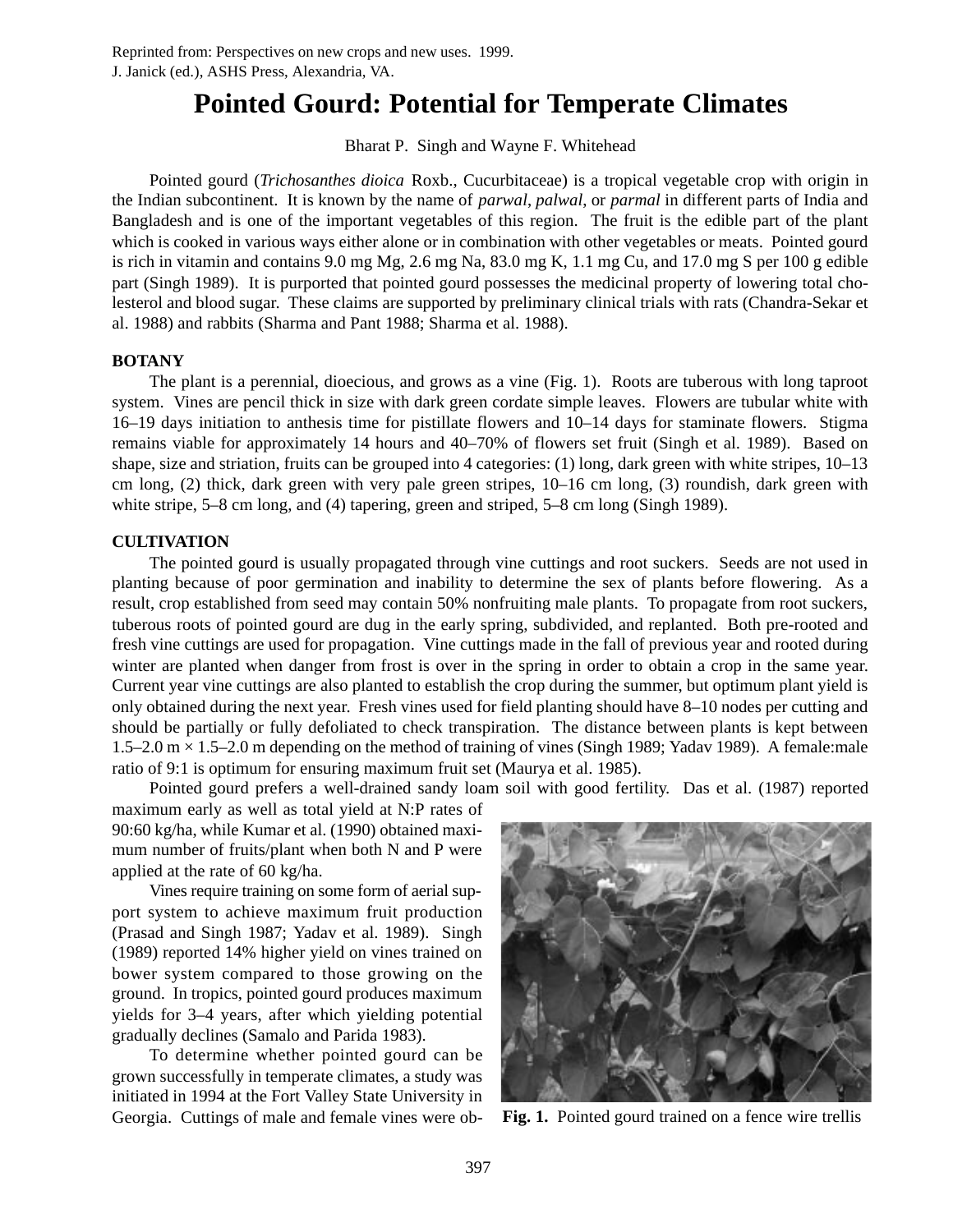

**Fig. 2.** (A) Per plant fruit number, and (B) fresh and dry weight of pointed gourd on a weekly basis in Georgia during 1996 and 1997.

|              | Total fruit number |                    | Fresh fruit yield |                         | Dry fruit yield   |               |
|--------------|--------------------|--------------------|-------------------|-------------------------|-------------------|---------------|
| Year         | Per plant          | Per ha             |                   | Per plant Per ha<br>(t) | Per plant<br>(kg) | Per ha<br>(t) |
| 1996<br>1997 | 190<br>254         | 614,840<br>821,944 | 5.0<br>6.5        | 16.2<br>21.0            | 0.5<br>0.7        | 1.6<br>2.3    |

**Table 1.** Total fruit number, fruit fresh and dry yields of pointed gourd in Georgia during 1996 and 1997.

tained from the Department of Vegetable Crops, Narendra Deva University of Agriculture and Technology, Faizabad, India with the assistance of National Bureau of Plant Genetic Resources, New Delhi, India, and National Germplasm Resources Laboratory, Beltsville, Maryland. Cuttings were first multiplied in the greenhouse under mist. Rooted cuttings were planted in the field in six 12 m long rows during April 1995. Planting distance was 1.52 m in the row and 1.83 m between rows. Thus, planting density amounted to 3,595 plants/ ha, of which 3,236 were female and 359 male (female:male ratio 9:1). Vines were trained on trellises made of 1.52 m high fence wire. Plants were cut back to the ground level before frost and roots covered with straw to safeguard from cold during winter. Vines sprouted from over-wintered roots during subsequent years in spring when the average soil temperature reached above 12.5°C.

### **HARVESTING AND YIELD**

Pointed gourd vines produced limited number of fruits during 1995, however, full scale fruiting only began in 1996. Fruits were produced for harvest from the beginning of July and continued to the middle of October. There was a continuous increase in the number of fruits produced during the first 4 weeks, thereafter, variation among weekly fruit numbers was dependent on the environmental conditions (Fig. 2). Plants produced fruits for harvesting for 15 weeks in 1996 and 17 weeks in 1997. Harvesting was carried out twice a week to obtain fruits at proper maturity for cooking. Over matured fruits developed hard seeds, rendering them less desirable. It took approximately 15 days for fruits to reach the marketable size from fruit-set. Seasonal pattern for the fresh and dry fruit yield /plant was similar to the fruit number/plant. Total fruit number, fresh and dry yields on per plant basis were higher in 1997 than 1996 (Table 1). Fresh fruit yields/ ha for 1996 and 1997 were 16.2 and 21.0 t, respectively. These yield levels compare favorably to those reported from the Indian subcontinent (Singh 1989).